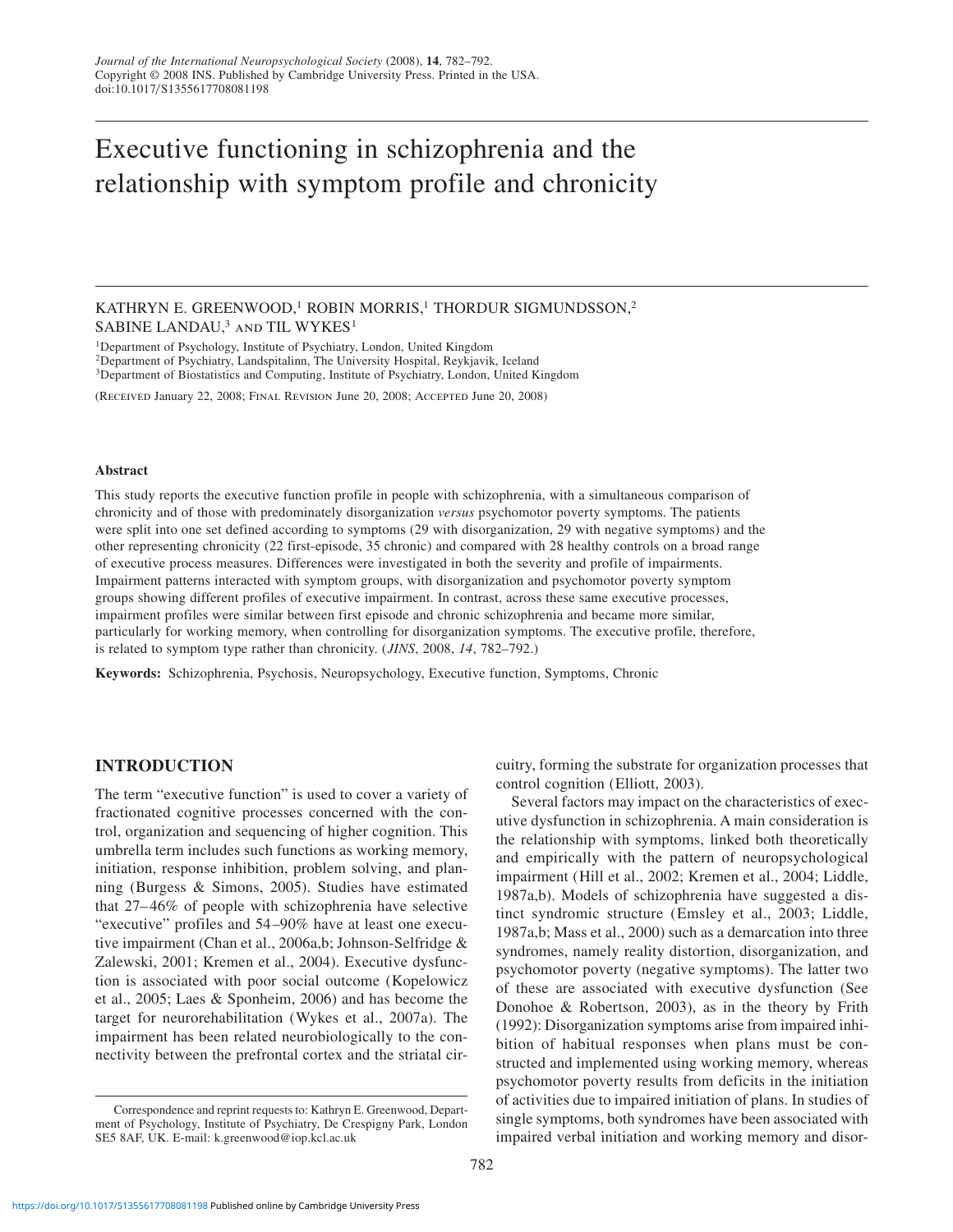ganization also with attention, inhibition, discourse planning and monitoring (Hoffman et al., 1986; Liddle & Morris, 1991; Pantelis et al., 2001). Although the symptom structures have been debated, all recent refinements of symptom models retain the distinction between disorganization and psychomotor poverty. Previous studies have compared profiles across domains in relation to symptoms, or have provided fine-grained analyses within executive functions (Chan et al., 2006a,b; Hill et al., 2002; Hutton et al., 1998; Kremen et al., 2004; Liddle & Morris, 1991), but there has been no direct comparison of profiles on a broad range of executive processes in relation to both disorganization and psychomotor poverty. Due to the over-reliance on a "unitary view of executive function in schizophrenia", theoretical accounts that dissociate executive processes, such as Frith's theory, have remained largely unexplored (Donohoe & Robertson, 2003).

A second consideration is chronicity, which cuts across symptom distinctions. To study this issue, researchers have compared functioning in first episode and chronic schizophrenia across different domains. First episode schizophrenia shows executive dysfunction at this early stage, with some degree of clinical heterogeneity (Chan et al., 2006b; Joyce et al., 2005; Joyce & Roiser, 2007), but less impairment than is found in chronic schizophrenia (Chan et al., 2006a; Saykin et al., 1994). Profiles have varied between studies, with parallel flat profiles of diffuse general impairment, parallel nonflat profiles with selective impairments, and selective impairments specific to chronic schizophrenia (Albus et al., 1996; Blanchard & Neale, 1994; Chan et al., 2006a,b; Saykin et al., 1994). These variations might result from studies that collapse test scores across broad domains. This is problematic for executive functions that fractionate into uncorrelated processes (Burgess & Simons, 2005). Nevertheless, the main pattern appears to be that profiles are broadly the same in the two stages of the illness, suggesting a core pattern of dysfunction.

Executive profiles are less clearly linked than memory and globally impaired profiles to symptom subgroups, perhaps due to the unitary approach, but are associated with cognitive and symptom severity and illness duration (Chan et al., 2006a,b; Hill et al., 2002; Kremen et al., 2004). Categorization of subgroups by neuropsychological profile in all cases confounds the relationship between symptoms and chronicity. Hence the current study explores the severity and profile of executive functioning in relation to disorganization and psychomotor poverty. Simultaneously, it investigates the distinction between first episode and chronic schizophrenia. An overlapping sampling method is used in which a general pool of people with schizophrenia are split either by symptoms or according to chronicity, hence the simultaneous comparisons. Furthermore, the study determines whether symptom groupings differentiate on the basis of a fine-grained analysis of executive function and whether the early and late profiles are similar. Four main aspects of executive functioning are explored: working memory, planning and strategy formation, response initiation, and response inhibition. Based on theoretical accounts of schizophrenia that consider fractionated executive function (e.g., Frith, 1992), disorganization was predicted to be associated with a broader range of executive deficit whilst psychomotor poverty would be associated with impairments in working memory and response initiation. The study explores whether the overall pattern of impairment remains when comparing first episode versus chronic patients.

### **METHOD**

### **Design**

Executive functioning was compared in a cross-sectional sample of people with schizophrenia and healthy controls, the former split by symptoms or chronicity for two parallel analyses. The healthy control group provided a comparison for group effects and a normative reference for profile analyses. General intellectual functioning was controlled.

### **Participants**

All participants were sampled from the same inner-city geographical area and were aged 18– 65, with a screen IQ estimate over 70, using the National Adult Reading Test-Restandardized (Nelson & Willison, 1991), English as a first language, no neurological problems or head injury, and no current substance abuse. The 28 control participants were screened by self-report on past mental health problems and contact with psychiatric services and were recruited provided they had no psychiatric history.

The schizophrenia participants were hospitalized or were outpatients and satisfied DSM-IV criteria confirmed using: DSM-IV checklist, clinical notes and consultant psychiatrist collateral information. People with schizoaffective disorder were excluded. Symptoms were assessed using SAPS and SANS (Andreassen, 1984a,b). Disorganization was defined as scoring at least 8 from SAPS formal thought disorder and inappropriate affect and SANS poverty of content of speech items. Psychomotor Poverty was defined as having at least one core symptom of alogia or flat affect (summed score at least 6) and one other negative symptom (summed score at least 3 on any remaining SANS subscale) (Liddle, 1987a). First episode participants comprised all eligible participants with schizophrenia recruited as part of a large population-based study of first-episode psychosis (Dazzan et al., 2004). DSM-IV diagnoses were additionally confirmed through consensus and 6-month follow-up. Participants were identified within 1 week of their first psychiatric contact for psychosis and were assessed as soon as their symptoms had stabilized (see Table 1). Chronic illness was defined as at least 5 years from first psychiatric contact for psychosis, beyond any period of initial deterioration. Chronicity was verified by self-report and the supporting collateral clinical information.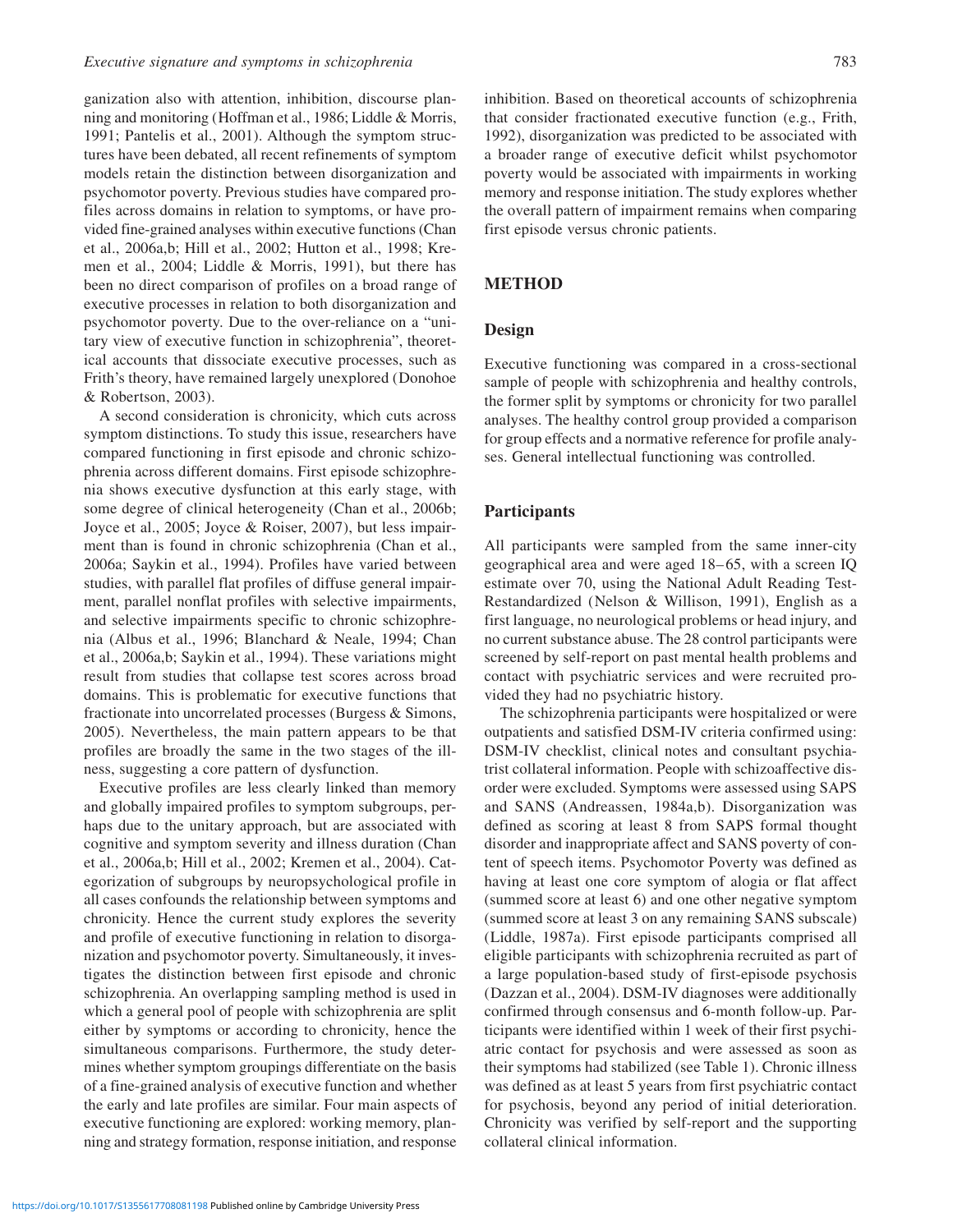|                      |                        |        |                                   |        |                               |        | Statistical test  |        |                  |
|----------------------|------------------------|--------|-----------------------------------|--------|-------------------------------|--------|-------------------|--------|------------------|
|                      | Controls<br>$(n = 28)$ |        | Psychomotor poverty<br>$(n = 29)$ |        | Disorganization<br>$(n = 29)$ |        | Test<br>statistic | df     | $\boldsymbol{p}$ |
| Age (years)          | 33.1                   | (7.34) | 33.9                              | (8.81) | 36.2                          | (8.04) | $F = 1.2$         | 2,83   | .31              |
| Sex (%male)          | 89                     |        | 93                                |        | 86                            |        | $x^2 = 0.74$      | 2      | .69              |
| <b>Parental SES</b>  | 3/15/10                |        | $4/13/9$ $(n = 7)$                |        | $2/18/8$ $(n = 8)$            |        | $x^2 = 1.4$       | 4      | .48              |
| Education(yrs)       | 14.5                   | (2.81) | 12.8                              | (2.37) | 12.1                          | (2.19) | $F = 7.0$         | 2,83   | .002             |
| Premorbid IO         | 110.0                  | (6.54) | 97.0                              | (12.1) | 96.8                          | (11.5) | $F = 14.8$        | 2,83   | .001             |
| Current IO           | 113.2                  | (16.0) | 90.0                              | (17.6) | 88.7                          | (12.7) | $F = 22.2$        | 2,83   | .001             |
| Illness Length (Yrs) |                        |        | 7.83                              | (7.4)  | 11.9                          | (8.55) | $F = 3.9$         | 1,56   | .053             |
| Medication dose      |                        |        | 48.3                              | (27.2) | 49.9                          | (39.6) | $F = 0.03$        | 1,56   | .86              |
| $%$ on atypicals     |                        |        | 62%                               |        | 50%                           |        | $x^2 = 0.81$      |        | .37              |
| Reality distortion   |                        |        | 14.7                              | (12.0) | 16.1                          | (9.25) | $F = 0.27$        | 1,56   | .60              |
| Disorganization      |                        |        | 1.79                              | (2.15) | 14.8                          | (4.98) |                   | $\ast$ |                  |
| Psychomotor poverty  |                        |        | 19.6                              | (6.66) | 8.26                          | (6.30) |                   | $\ast$ |                  |
| General negative     |                        |        | 15.8                              | (6.7)  | 18.1                          | (6.13) | $F = 1.9$         | 1,56   | .17              |

|  | Table 1. Sociodemographic and clinical characteristics for the symptom sample |  |  |  |  |  |
|--|-------------------------------------------------------------------------------|--|--|--|--|--|
|--|-------------------------------------------------------------------------------|--|--|--|--|--|

*Note*. Mean (Standard deviation) unless otherwise stated. Medication dose was converted to a standard total percentage of the maximum recommended dose (Maudsley and Bethlem Prescribing Guidelines 1996). Parental SES was divided into 3 categories  $1 =$  professional/managerial,  $2 =$  skilled,  $3 =$ semi-skilled/unskilled. \* Different due to group definition.

The study was reviewed and ethical committee approval was obtained. After a description of the study, all the participants gave written informed consent.

A total of 71 participants were allocated to either or both samples according to fulfillment of membership criteria. The chronicity sample comprised 22 first episode and 35 chronic participants, while the symptom sample encompassed 29 designated as disorganization and 29 as psychomotor poverty. Some participants fulfilled the criteria for only one sample because disorganization/psychomotor poverty symptoms were absent or too mild to fulfill symptom criteria ( $n = 13$ ) or because illness length lay between first episode and chronic sample criteria  $(n = 14)$ .

### **Measures**

### *Socioeconomic status*

Parental socioeconomic status was derived from self-report of paternal occupation at participant's birth, which was categorized into one of five broadly defined categories from 1 (professional) to 5 (unskilled) (Office of Population Consensus' and Surveys, 1991).

#### *General intellectual function*

Intellectual function was assessed with the NART-Restandardized and current IQ with a recognized WAIS-R short form (Canavan et al., 1986).

### *Executive function*

Tests were selected to measure a range of well defined primary executive processes known to be affected in schizophrenia, including working memory, planning/strategy use, response initiation, and response inhibition, measured across verbal and spatial domains (Baddeley, 2000).

### *Working memory*

The tasks were chosen to distinguish between verbal and spatial maintenance and manipulation processes (Baddeley, 2000; D'Esposito et al., 1999).

For *verbal working memory* the digit span forward test was used to measure *maintenance* (Baddeley, 2000), with span defined as the longest sequence recalled correctly on 2/3 trials. *Manipulation* was measured using the Verbal Working Memory Word Span task, a simplified version of the Daneman and Carpenter (1980) sentence span task. The task requires remembering words, with interleaving decision making concerning recognition of previously presented words and relies on maintenance with additional manipulation requirements (Greenwood, 2000). Single word lists were presented consecutively on a computer screen, starting with two words and increasing by one word every four sequences. After list presentation, recognition memory for the probe word was tested with selection of a "yes" or a "no" box on the screen. The probe was a target word on 50% of occasions, a word closely associated with the target on 25% and a distracter on 25% of occasions. Immediately after selection, the participants were required to recall the word list. The manipulation measure was the longest sequence of words (word span) recalled correctly on at least 3 of 4 trials.

For *Spatial Working Memory*, the Executive Golf Task, a version of the Spatial Working Memory task (SWT) (Hutton et al., 1998; Joyce et al., 2005; Owen et al., 1996) was used that encompasses the distinction between maintenance and manipulation. This is a naturalistic version of the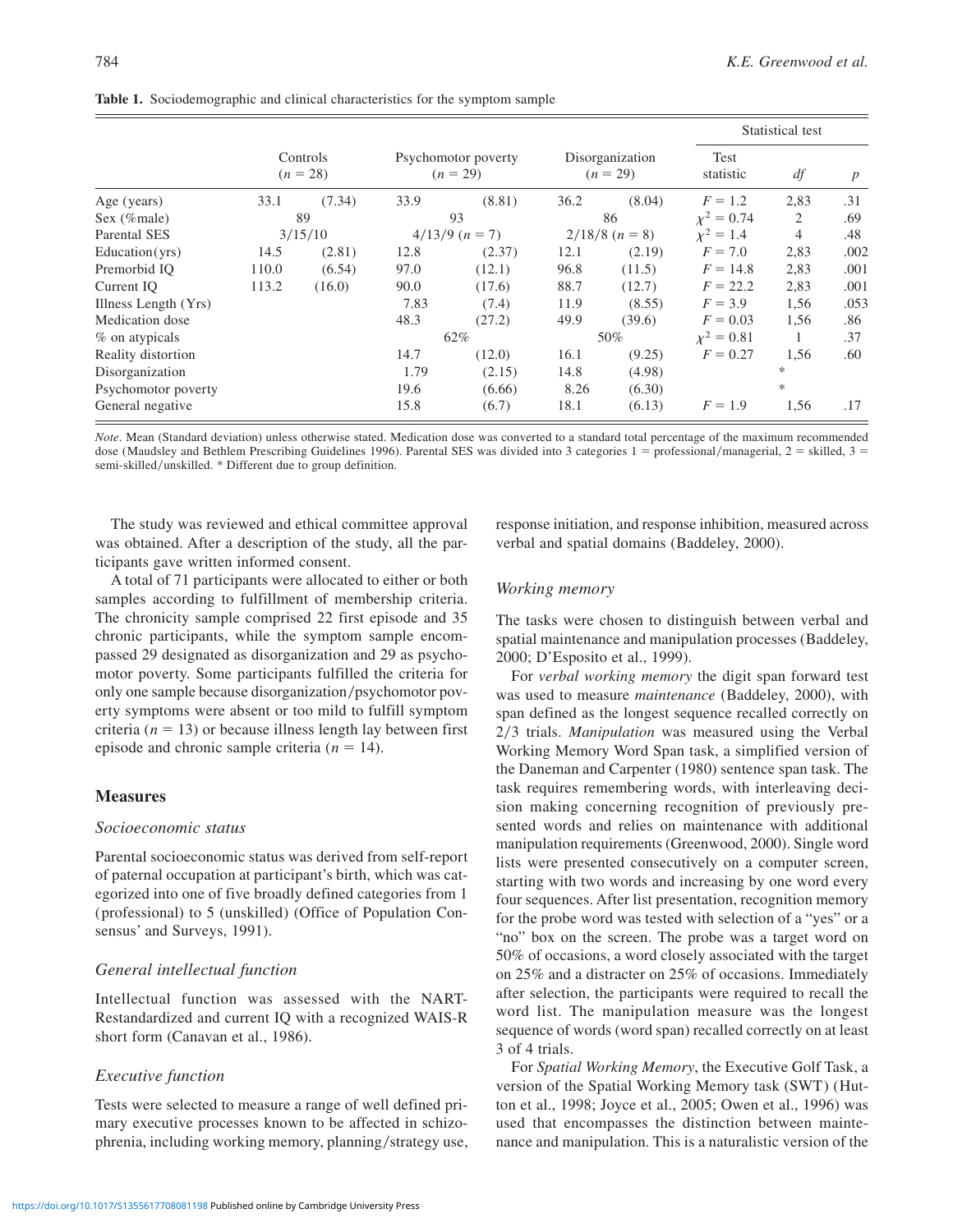task with three dimensional graphics (Feigenbaum et al., 1996; Miotto et al., 1996), which has been used in schizophrenia (Kravariti et al., 2007; Toulopoulou et al., 2003, 2004). This task (see previous papers for description) involves a series of searches for hidden targets on a computer screen, with nonreturn to the successful target on subsequent searches. A maintenance measure is derived from errors in returning to the same location during a single search, whilst a measure of manipulation is based on errors that occur when the participant returns to a previously successful location between searches. Studies have shown that within search errors dissociate from between search errors in patients with focal temporal and frontal lesions (Feigenbaum et al., 1996; Miotto et al., 1996).

### *Planning*

This was measured with the 3D-Computerised Tower of London task (Kravariti et al., 2003, 2007; Morris et al., 1995), which is based on the Shallice Tower of London task (1982) and is similar to the Stockings of Cambridge computerized task (CANTAB: Robbins et al., 1994). The task involves moving discs around a display in a certain sequence, using a touch sensitive screen, to achieve a target arrangement. The main score used in this study is the *Mean Moves above Minimum* required to solve 4 or 5 move problems. This measure, used in previous studies with similar procedures is sensitive to frontal lobe damage affecting planning ability (e.g., Owen et al., 1990).

### *Strategy use*

Verbal strategy formation was assessed using a modified version of the Hayling task (Burgess & Shallice, 1996). The original task required the completion of sentences with a single meaningless completion word and was modified to include sentences with both high *and low* dominance prepotent responses. Common strategies are to look for items in the room (visual) or to link successive responses semantically (verbal). A total strategy scoring method is based on the procedure by Burgess and Shallice (1996). *Spatial strategy use* was assessed using a measure of strategy formation on the Executive Golf Task. More efficient search paths involved sampling proximal locations in a sequential strategic manner. A *higher* score constituted poorer strategy use. This measure shows selective strategy formation deficits in patients with frontal lobe lesions (Owen et al., 1996) and dissociates strategy formation and working memory deficits in schizophrenia (e.g., Pantelis et al., 2001).

#### *Response initiation*

This was measured using a modified verbal fluency task which alternated between searches by letter (FAS version) and by category (Animals, Fruits, Body Parts) with 30-second trials for each (Greenwood, 2000; Spreen & Benton, 1977).

### *Response inhibition*

This was estimated verbally by taking the number of incorrect *meaningful* completion words produced on the modified Hayling task. This response inhibition estimate has been shown through factor analysis to be distinct from the estimate of strategy use derived using the same test (Burgess  $\&$ Shallice, 1996). Spatially, response inhibition was assessed using the incompatible minus the compatible response latency on the Complex Reaction Time (4-button) task, which has been used previously as a measure of response inhibition (Wykes et al., 1990).

### *Medication dose*

To obtain a single medication dose across typical and atypical neuroleptics, dose was converted to a standard total percentage of the maximum recommended dose using the Maudsley and Bethlem Prescribing Guidelines (1996).

### **Statistical Analyses**

# *Assessment of group differences in level of function*

Group differences in executive functioning were investigated using MANCOVAs of the executive variables. WAIS-R IQ was covaried to control for the relationship between schizophrenia and general cognitive impairment, and for the relationship between tests due to cognitive congruence. This increased the specificity to explore the relationship between schizophrenia and distinct executive functions. The analysis allowed for IQ to have a different effect on each of the measures under investigation. The assumed linear relationship between executive functions and IQ within each group was assessed using residual plots and no evidence of nonlinearity was found. The linear effect of IQ did not vary between groups in the respective interaction tests, which were not statistically significant at the 5% level. Age and education were not controlled as the former covaries with chronicity and the latter is disrupted as a side effect of the onset of schizophrenia. *Post hoc* pairwise group comparisons were carried out on group differences with multistage Bonferroni corrections to control for multiple group comparisons.

# *Assessment of differences within executive profiles*

Executive functioning profiles were investigated by transforming executive variables to *Z*-scores by reference to the normal controls and then analyzing the effect of the withinsubject factor, executive process, and its interaction with the between-subject factor, group. Profile analyses were conducted on the schizophrenia groups using generalized estimating equations (GEE) to fit linear-models for the *Z*-scores that assumed normally distributed errors with constant variances (Hardin, 2005). The model allowed for correlations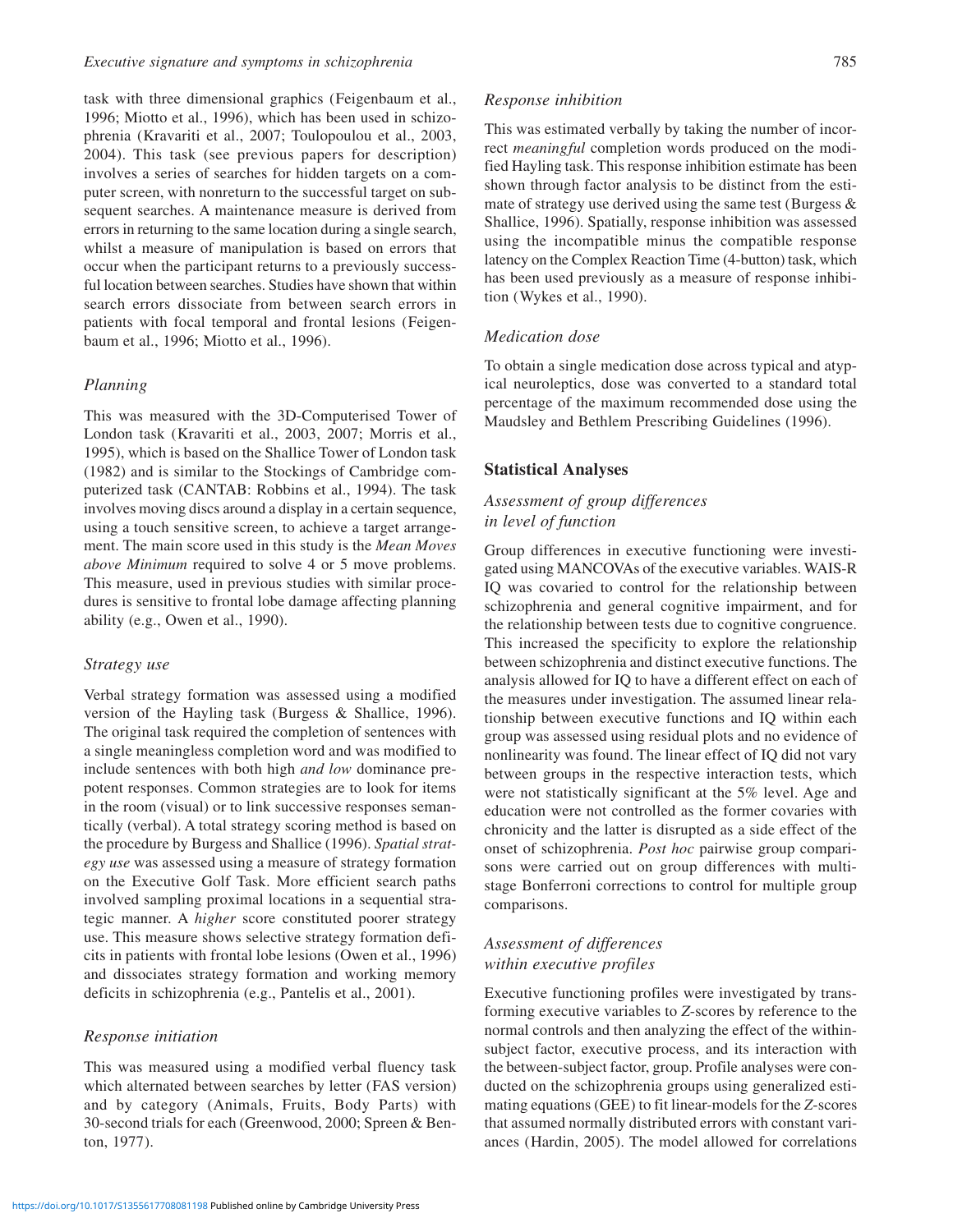between the repeated *Z*-scores by assuming an exchangeable covariance structure. To account for a more complex covariance structure and nonconstant errors, the robust sandwich estimator was used (Williams, 2000).

For each profile analysis, the interaction between group and executive process was investigated. If this was significant it was maintained in the model and further investigations were carried out for each group separately. Otherwise the main effect of executive process was assessed across groups. An additional interaction term between executive process and IQ was fitted.

# *Assessment of specific islets of strength or deficit*

Four subdomains were derived to reflect those identified by Shallice and Burgess (1996). Planning and strategy use were considered part of the New Schema Construction subdomain. Response inhibition was incorporated within the Assessment and Verification of Schema subdomain. The third subdomain, Implementation of Schema within Working Memory, was considered to incorporate both working memory and response initiation which are hypothesized to be differentially associated with different symptoms and so were separated. Each domain score (planning/strategy use, response inhibition, working memory, response initiation) was compared with the average of all other process scores while holding IQ constant at 100. When the GEE analysis identified an interaction between group and executive process, the process comparisons were conducted within each group separately, otherwise comparisons were carried out across groups. The multi-stage Bonferroni procedure was used to control for multiple domain or group by domain comparisons.

# *Assessment of the impact of symptoms on the chronicity analysis*

As was expected due to sampling factors in our crosssectional design, symptoms were associated with chronicity. Specifically, disorganization symptoms were greater in the chronic group (see Table 2). As this might affect chronicity profiles, a GEE analysis of the chronicity sample controlled for more severe forms of disorganization using a new severe thought disorder factor which was entered into the analysis. The criterion for severe thought disorder was a score of 4 or more on at least one of the SAPS thought disorder measures. Ten participants with chronic and two with first episode schizophrenia fulfilled criteria for high thought disorder severity. No control was made for psychomotor poverty which did not differ between chronicity groups.

# *Assessment of the impact of medication on executive function.*

GEE analyses of medication dose [high (greater than 50% of the maximum dose) compared with low dose] and group (standard neuroleptics, clozapine, and other atypicals) assessed medication effects. In each case, standardized scores were derived using one group (Low dose or Standard Neuroleptics respectively) as the reference.

All analyses were conducted using STATA (Statistical Data Analysis) version 7.0.

#### Statistical test Controls  $(n = 28)$ First Episode  $(n = 22)$ Chronic  $(n = 35)$ Test statistic *df p* Age (years) 33.1 (7.34) 28.6 (9.9) 38.1 (6.9) \* Sex (%male) 89 82 94  $\chi^2 = 2.2$  2.33 Parental SES 3/15/10  $1/12/8$   $(n = 21)$   $4/19/11$   $(n = 5)$   $\chi^2 = 0.87$  4 .93 Education(yrs) 14.5 (2.81) 13.1 (2.98) 12.6 (2.25)  $F = 4.1$  2,82 .02 Premorbid IQ 110.0 (6.54) 93.7 (8.9) 99.5 (12.4) *F* 5 17.8 2,82 .001 Current IQ 113.2 (16.0) 92.2 (17.2) 91.1 (14.1) *F* 5 18.3 2,82 .001 Illness length (yrs)  $0.18$   $(0.20)$   $14.6$   $(6.7)$  \* Medication dose 41.6 (42.4) 52.5 (31.3) *F* 5 1.1 1,54 .29 % on atypicals 60% 50% 42%  $\chi^2 = 0.37$  1 .57 Reality distortion 19.2 (9.19) 16.9 (9.17)  $F = 0.78$  1,55 .38 Disorganization 4.5 (5.9) 10.6 (7.6) *F* 5 10.5 1,55 .002 Psychomotor poverty 7.8 (7.9) 11.6 (8.7) *F* 5 2.9 1,55 .095 General negative 11.5 (7.5) 18.7 (4.7)  $F = 19.7$  1,55 .001

**Table 2.** Sociodemographic and clinical characteristics for the chronicity study

*Note*. Medication dose was converted to a standard total percentage of the maximum recommended dose (Maudsley and Bethlem Prescribing Guidelines 1996). Parental SES was grouped into 3 categories  $1 =$  professional/managerial,  $2 =$  skilled,  $3 =$  semi-skilled/unskilled. \* Different due to group definition.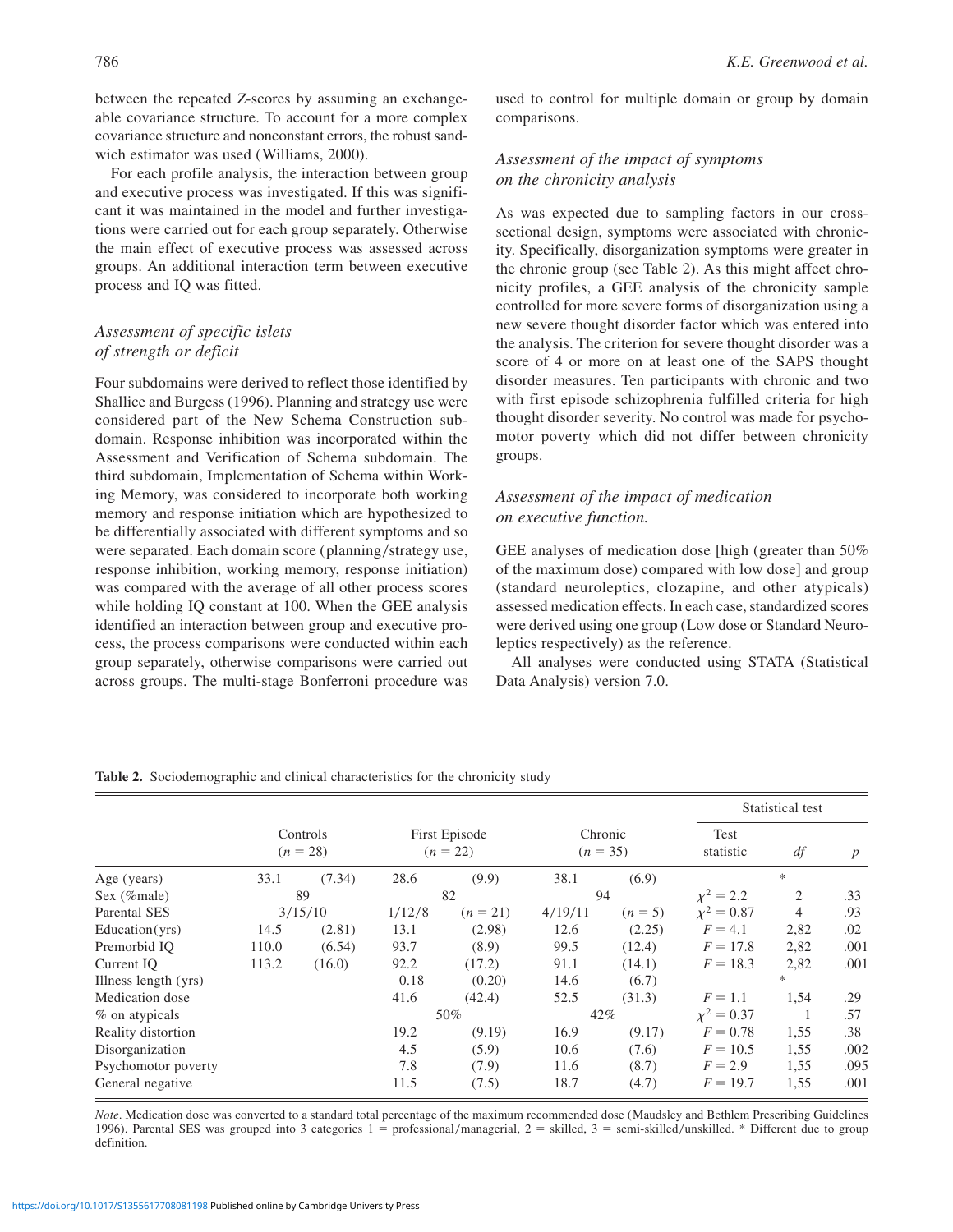### **RESULTS**

### **Demographics**

The groups were balanced for sex and parental socioeconomic status, which is purportedly the optimal demographic matching variable for schizophrenia (Keefe, 1995; see Tables 1 and 2). The first episode group was, by design, younger than the chronic sample, but the difference is in an age range where substantive age-related cognitive differences are not expected. All schizophrenia groups had significantly fewer years of education and lower IQ than controls. The IQ of the control sample did not differ significantly from their demographically predicted premorbid IQ. This IQ estimate is largely determined by social class which was matched between the schizophrenia and control samples (Crawford & Allan, 1997). The control sample, therefore, was estimated to perform at the level that the schizophrenia sample might otherwise have attained, based on demographics, had they not developed schizophrenia. There were no education or IQ differences between any of the schizophrenia groups. The schizophrenia groups were well balanced on clinical characteristics, except for the expected symptom differences. The chronic group demonstrated statistically greater disorganization and general negative symptoms (asociality, anhedonia, avolition, and apathy) compared with first episode schizophrenia. They were also well-balanced for medication use with no statistically significant differences between groups in neuroleptic dose or

the proportion of participants who were taking atypical neuroleptics.

### **Symptoms Sample**

#### *Group differences in level of function*

Figure 1 shows the executive profiles. A significant group effect was detected after controlling for IQ [Wilks lambda  $=$ 0.36,  $F(20, 128) = 4.21$ ;  $p < .001$ ]. *Post hoc* pairwise between group comparisons revealed poorer performance in each schizophrenia group compared with controls [Wilks lambda =  $0.32$ ,  $F(10,39) = 8.13$ ;  $p < .001$  for psychomotor poverty and Wilks lambda = 0.55,  $F(10,41) = 3.29$ ;  $p =$ .003 for disorganization] and a trend for poorer performance in the disorganization compared with the psychomotor poverty syndrome [Wilks lambda =  $0.67$ ,  $F(10,38)$  = 1.89;  $p = .07$  compared with  $\alpha = .05/1$ .

### *Differences within executive profiles*

The profile comparisons revealed a significant interaction between executive process and group  $\left[\chi^2(9) = 25.01; p = \frac{1}{25.01}\right]$ .003] after adjusting for the interaction between executive process and IQ  $[\chi^2(9) = 24.85; p = .003]$ . *Post hoc* and selectivity analyses revealed significant within-group effects of executive process in both the psychomotor poverty and the disorganization groups  $[\chi^2(9) = 96.9; p < .0001; \chi^2(9) =$ 55.6;  $p < .0001$ ] consistent with different executive profiles in these groups.



#### executive process

**Fig. 1.** Executive Impairment Profiles in the Psychomotor Poverty ( $n = 29$ ) and Disorganization syndromes ( $n = 29$ ) of schizophrenia compared with normal control performance  $(n = 28)$  and with current IQ held constant at 100. Working Memory  $ds =$  digit span, swe  $=$  spatial within search errors, vwm  $=$  verbal working memory, sbe  $=$  spatial between search errors]; Planning and Strategy  $[p] =$  planning, vss = verbal strategy score, sss = spatial strategy score]; Response Initiation-Inhibition  $[ri =$  response initiation, vinhib  $=$  verbal inhibition, sinhib  $=$  spatial inhibition].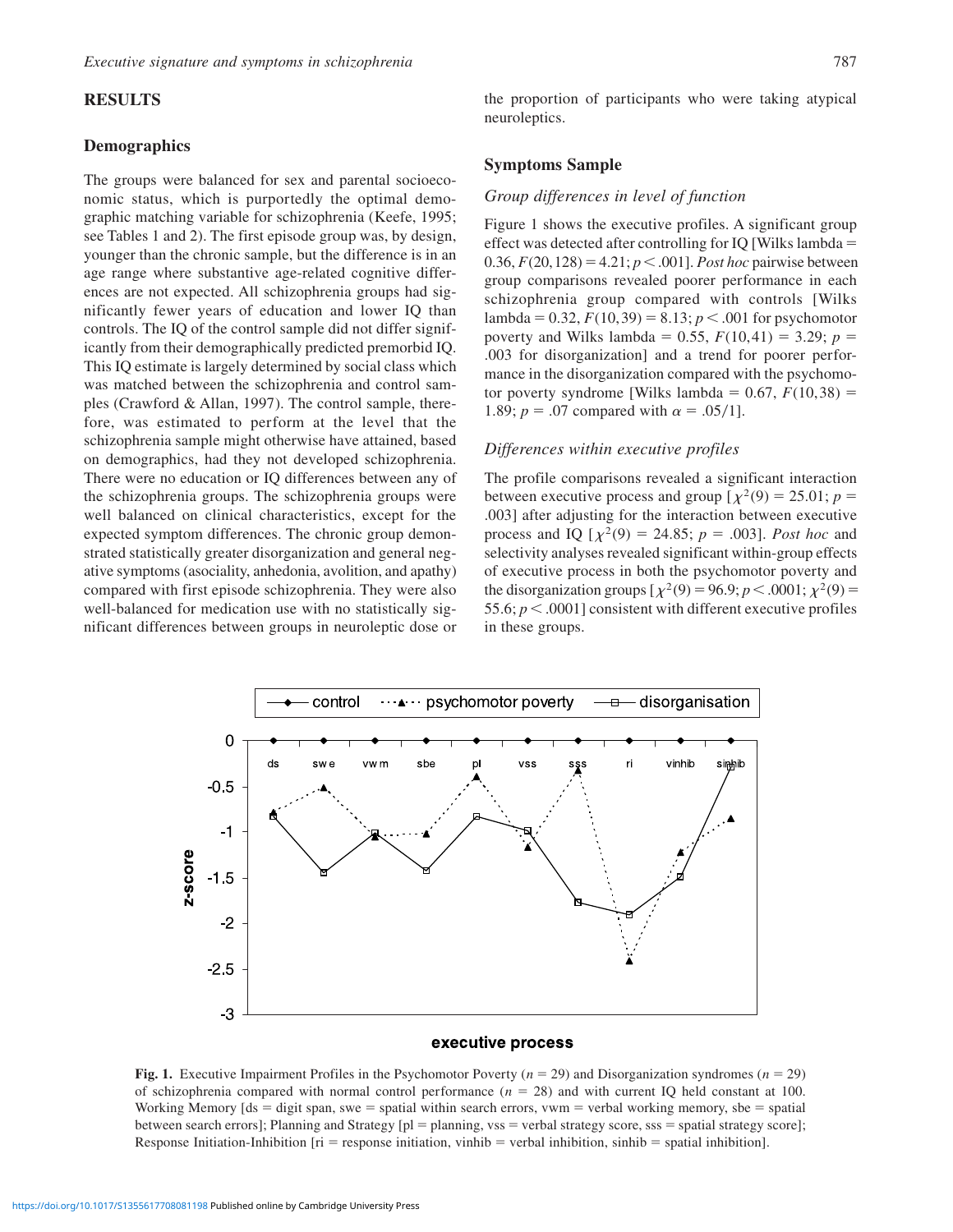# *Assessment of specific islets of strength or deficit*

The analyses revealed a selective responds initiation impairment within both the psychomotor poverty and disorganization groups compared with the average of all other processes [(estimated difference in mean *Z*-scores  $= -1.61$ ;  $Z = -8.14$ ;  $p < .001$ ; CI(95) = (-1.99 to -0.22) for Psychomotor Poverty and  $= -0.79$ ;  $Z = -2.67$ ;  $p = .007$ ,  $CI(95) = (-1.36 \text{ to } -0.21)$  for Disorganization) compared, according to the multistage Bonferroni procedure, with  $\alpha =$  $.05/7$  and  $.05/6$ , respectively]. Within the Psychomotor Poverty group, planning and strategy use was relatively intact compared with the average of all other processes [estimated difference in mean *Z*-scores = 0.50; *Z* = 3.51; *p* < .0001;  $CI(95) = (0.22 - 0.77)$  compared with  $\alpha = .05/8$ . However, Figure 1 suggests that this relative strength was determined by planning and *spatial* strategy use.

# **Chronicity Comparison**

### *Group differences in level of function*

Lower scores were observed in the chronic compared with the first episode group on all but one measure (Figure 2). A significant group effect was found after controlling for IQ [Wilks lambda =  $0.50$ ;  $F(20,130) = 2.5$ ;  $p < .001$ ]. *Post hoc* pair-wise between-group comparisons revealed poorer performance in chronic schizophrenia [Wilks lambda =  $0.48$ ;  $F(10,47) = 5.01$ ;  $p < .001$ ] and a trend for poorer performance in first episode schizophrenia compared with controls [Wilks lambda = 0.59;  $F(10,34) = 2.39$ ;  $p = .029$ compared with  $\alpha = .05/2$ ] but no statistical difference between chronicity groups [Wilks lambda =  $0.71; F(10,39)$  = 1.59;  $p = .15$ ]. As there was no group difference between first episode and chronic schizophrenia, the impact of age on the group main effect was not investigated further.

### *Differences within executive profiles*

There was no interaction between group and executive process  $\lceil \chi^2(9) \rceil = 14.5$ ;  $p = .106$ ], but there was a significant effect of executive process  $[\chi^2(9) = 55.7; p < .0001]$  and a significant interaction between executive process and IQ  $[\chi^2(9) = 35.9; p < .0001]$ , consistent with parallel nonflat executive profiles in first episode and chronic schizophrenia. The two chronicity groups were, therefore, combined and the remaining *post hoc* and selectivity analyses were conducted within-groups.

# *Assessment of specific islets of strength or deficit*

The analyses revealed a selective impairment in response initiation compared with each other process [(estimated difference in mean *Z*-scores =  $-1.03$ ; *Z* =  $-5.62$ ; *p* < .001,  $CI(95) = (-1.39 \text{ to } -0.67)$  compared, according to the multistage Bonferroni procedure, to  $\alpha = .05/4$ ].

# *Assessment of the impact of controlling for symptoms on the chronicity analysis*

Disorganization symptoms but not psychomotor poverty symptoms differed between the two chronicity groups. It was predicted that the executive profiles would, therefore,



#### executive process

**Fig. 2.** Executive Impairment Profiles in First episode ( $n = 22$ ) and Chronic Schizophrenia ( $n = 35$ ) compared with normal control performance  $(n = 28)$  and with current IQ held constant at 100 (see Figure 1 for measure labels).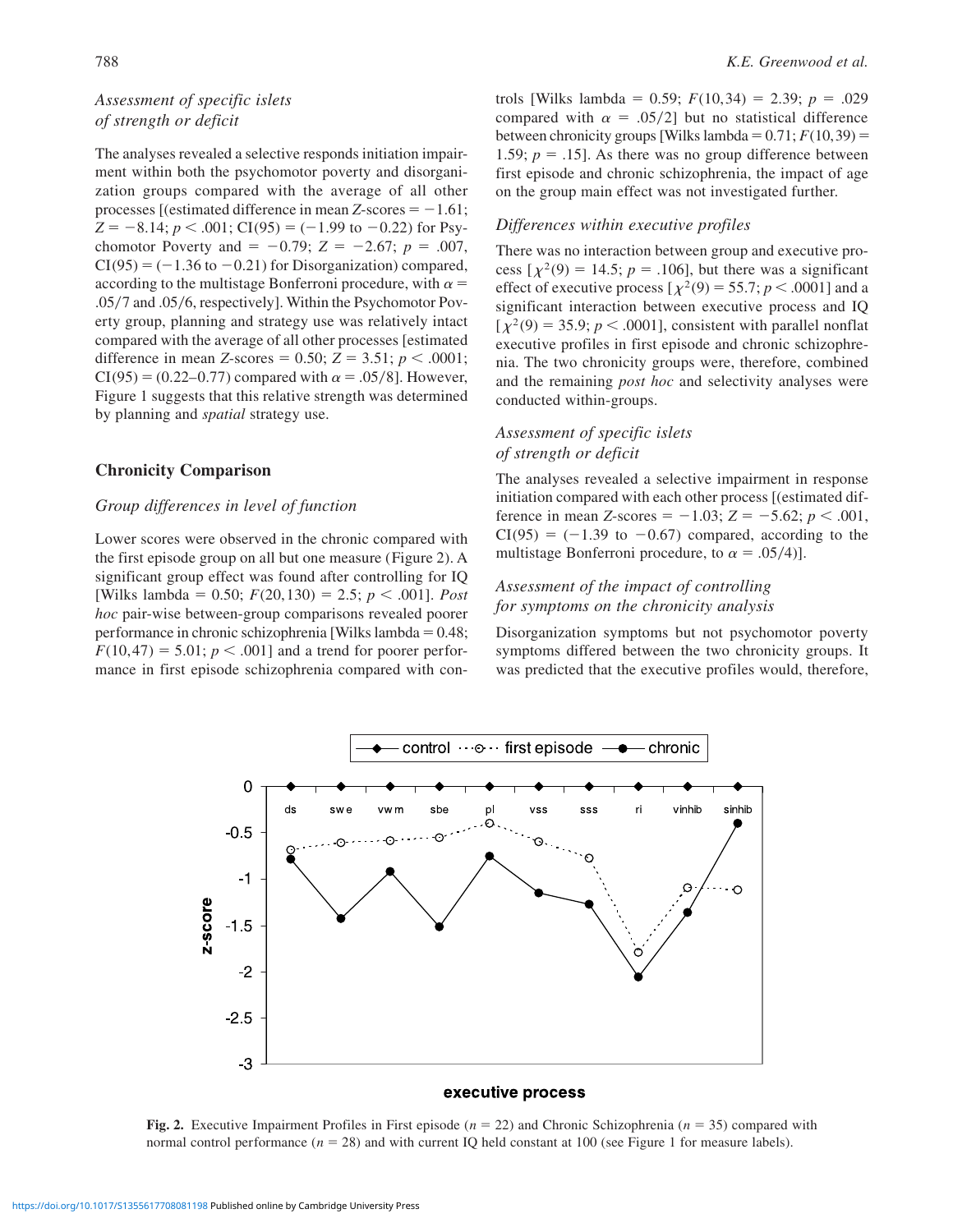be more similar in first episode and chronic schizophrenia if the distribution of disorganization symptoms was controlled. The results for the level of impairment analysis remained unchanged with a significant group effect [Wilks lambda = 0.53;  $F(20,128) = 2.40$ ;  $p = .002$ ], a *post hoc* between-group difference in chronic schizophrenia [Wilks lambda = 0.50;  $F(10,46) = 4.6$ ;  $p < .001$ ] and a trend for a difference in first episode schizophrenia compared with healthy controls [Wilks lambda =  $0.55$ ;  $F(10,33) = 2.25$ ;  $p = .039$  compared with  $\alpha = .05/2$ ] but no difference between chronicity groups [Wilks lambda =  $0.73$ ;  $F(10,38) = 1.42$ ;  $p = .21$ ].

The profile analysis also remained unchanged with a significant effect of executive process  $[\chi^2(9) = 51.2; p <$ .0001] so that even after adjusting for disorganization symptoms the within-group profiles were significantly nonflat.

The analysis of impairments, after controlling for disorganization, again indicated a significant response initiation impairment [estimated difference between domain and average of remaining domains =  $-1.08$ ; *Z* =  $-5.53$ ; *p* < .001;  $CI(95) = (-1.47$  to  $-0.70)$ ] but now also indicated relatively intact working memory (estimated difference  $= 0.32$ ; *Z* = 2.45; *p* = .014 compared with  $\alpha$  = .05/3; CI(95) = (.065–0.58). A comparison between Figures 2 and 3 revealed that this reflected the more similar profiles in first episode and chronic schizophrenia, particularly in working memory, after controlling for disorganization.

# *Assessment of the impact of medication on executive function*

There were no significant main effects of either medication dose or group on executive function ( $p$ 's  $> .10$ ).

### **DISCUSSION**

The study demonstrated fractionated profiles of executive impairments, after controlling for IQ, which differed in relation to symptom type but not in relation to chronicity. The differential pattern of executive impairments in schizophrenia is thus determined by symptoms and not chronicity. Executive impairments in the disorganization group were generally greater and encompassed a broader range of processes than in the psychomotor poverty group. In the disorganization group, planning/strategy use was as impaired as the majority of other processes while in the psychomotor poverty group it was more intact than other processes. When disorganization was controlled, profiles were closer and working memory was statistically more intact across first episode and chronic schizophrenia, which suggests an association between disorganization and working memory impairments. Response initiation was selectively impaired to different degrees in all schizophrenia groups but this impairment was greatest in the psychomotor poverty group. The results support the original theoretical proposition by Frith (1992) that negative symptoms may be underpinned by impaired initiation of novel responses while disorganization symptoms incorporate a broader range of impairments including inhibition and planning. This pattern of multiple selective deficits within executive function is consistent with predicted differential fractionation of executive function in different symptom groups (Chan et al., 2006a) and with patterns described previously across different cognitive domains in schizophrenia as a whole (Sullivan et al., 1994).

In contrast, consistent with some but not all studies, profiles were parallel and did not differ statistically in severity between first episode and chronic schizophrenia. Most stud-



**Fig. 3.** Executive Impairment Profiles in First Episode Schizophrenia and Chronic Schizophrenia with lower disorganization severity compared with normal control performance and with current IQ held constant at 100. See Figure 1 for measure labels.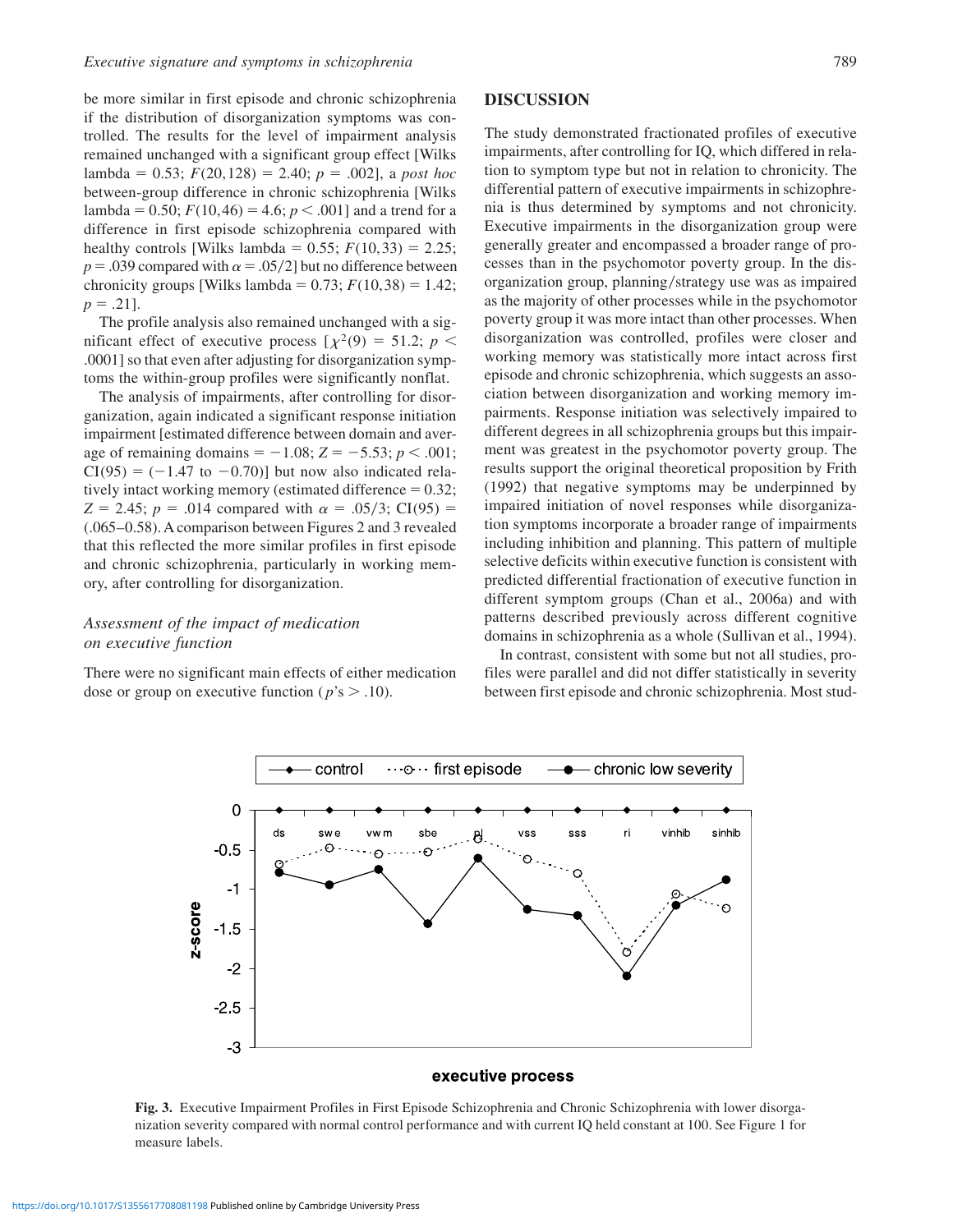ies focused on cognition more broadly rather than on executive processes (Censits et al., 1997; Saykin et al., 1994). Some studies showed significantly greater executive impairment in chronic compared with first episode schizophrenia (Albus et al., 1996). Others showed a wide range of executive impairments at first episode but a disproportionate number (46%) with intact executive function (Chan et al., 2006b). Here, the chronic group performed more poorly than the first episode sample on 9 of 10 measures so the lack of statistical significance may have reflected some lack of power.

This research is novel in demonstrating in a single study that schizophrenia as a whole, whether first episode or chronic, appears to be characterized by a single executive profile. Yet, this executive profile seems likely to reflect the symptom make-up of the samples. The similar impairment pattern in first episode and chronic samples suggests a similar but attenuated proportional mix of different symptomspecific executive impairment profiles in first episode compared with chronic schizophrenia. The less severe impairment profile in first episode schizophrenia may have reflected the intact executive performance in those with first episode schizophrenia who will not become chronic. This attenuated executive impairment in first episode schizophrenia may either result from a proportion of the first episode sample with flat, intact profiles similar to controls or from a characteristic executive profile throughout the sample which nevertheless lies above the control mean and in the intact range for a proportion of the first episode sample. This intact cognition group may be those with good outcomes.

Poor cognition is a recognized marker of poor outcome in schizophrenia from first episode and appears to contribute to this outcome independently of symptoms (Dickinson & Coursey, 2002; Moritz et al., 2000). There are difficulties in identifying stable symptoms that are predictive of poor outcome at first episode (Fujii & Wylie, 2003; Malla et al., 2004) and the predictive power of executive functions on first episode outcome appears short-lived (Goldstein et al., 2002). This may reflect the tendency for executive functions, negative and disorganization symptoms to improve (Schuepbach et al., 2002) with improved prospective outcome. The combined *stable* presence of these executive impairments and symptoms at first episode may together indicate poor outcome. The targeted remediation of these candidate "chronicity" markers may prove beneficial in remediating the poor outcome in these symptom groups (Wykes et al., 2007a,b).

This study has several limitations. A single balanced sample across chronicity and symptoms would have allowed the measurement of their independent effects and interactions on profiles. However, even in the current large sample, few first-episode participants met symptom criteria so the power of the study to detect unadjusted group differences would be compromised. The measures were selected to encompass a comprehensive range of executive processes within four broad domains that are commonly impaired in schizophrenia, but some processes were not

tested directly. The individual measures were selected to most closely reflect a single individual process and general cognition was controlled but several processes may still have contributed to performance on each individual measure (Jaeger et al., 2003). Most schizophrenia participants were taking neuroleptic medication, but there were no differences in dose or medication type between schizophrenia groups. Chronicity did not interact with executive functioning, making it unlikely that life-time medication exposure, which would covary with chronicity, mediated differences in executive functioning. This is consistent with findings that executive dysfunction is present in first episode neuroleptic naïve schizophrenia and persists after controlling for medication use in chronic samples (Chan et al., 2006a,b).

This study addresses issues identified in previous investigations of executive function in schizophrenia (Chan & Toulopoulou, 2006; Donohoe & Robertson, 2003). The approach to executive function is theory-driven and incorporates the fractionation of executive functions. This specificity of executive process impairment from general impairment is further enhanced through the covariation of current intellectual function and of component executive processes. Symptom subgroups and illness duration were investigated simultaneously to separate their impact on quantitative (severity) and qualitative executive impairments in schizophrenia (Kremen et al., 2004). The study includes a sizeable disorganization group, and the recruitment of a first episode sample early in their first presentation minimizes the impact of long-term medication effects and onset associated cognitive decline.

The fractionation of executive functions precludes a single executive profile as might occur for other functional domains. However, the current limitations in our theoretical and empirical knowledge of executive function in schizophrenia tend to prevent more detailed subtyping by fractionated executive processes. An alternative approach, specifically when considering executive function in schizophrenia, is to consider subgroups defined by symptoms which are then investigated for their differential executive profiles. The refinements in the understanding of symptom subtypes which now go well beyond early positive-negative dichotomies, yet still retain the negative and disorganization distinction, combined with a greater understanding of vulnerability factors linked to symptom subtypes, provides greater empirical support for a symptom approach. These symptom distinctions appear reliable across diagnostic boundaries and in their associations with executive impairments (Kravariti et al., 2005). The merits of this approach lie in the advanced understanding of the relationship between executive function and the phenomenology of schizophrenia, with predicted advances in understanding and remediating chronic schizophrenia with poor functional outcome.

### **ACKNOWLEDGMENTS**

This study was supported by a PhD studentship from the Medical Research Council. We thank Professors Robin Murray and Julian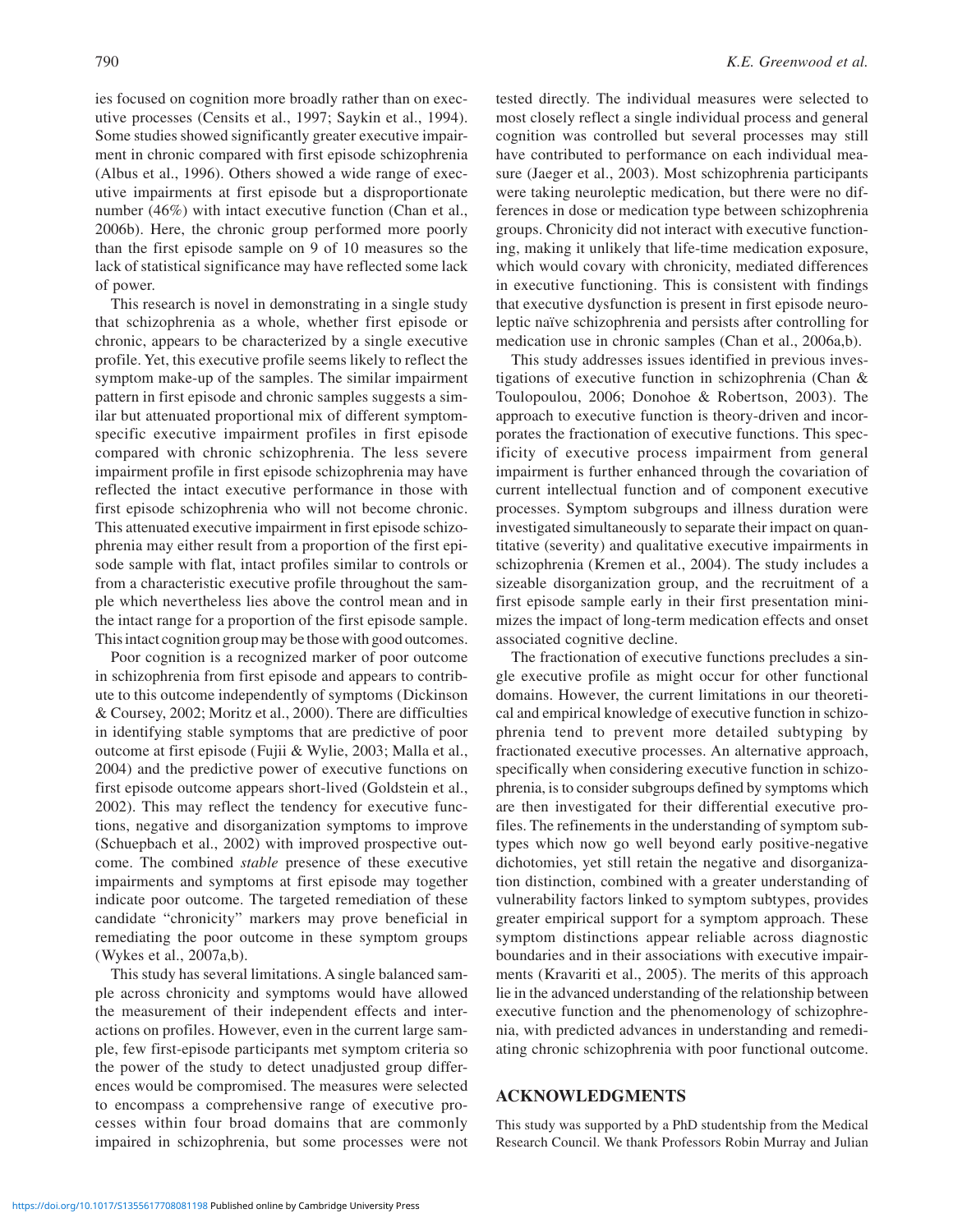Leff, Institute of Psychiatry, for enabling collaboration with the AESOP project to recruit people with first episode psychosis and for providing consensus diagnoses in this group.

### **REFERENCES**

- Albus, M., Hubmann, W., Ehrenberg, C., Forcht, U., Mohr, F., Sobizack, N., Walheim, C., & Hecht, S. (1996). Neuropsychological impairments in first episode and chronic schizophrenia patients. *European Archives of Psychiatry and Clinical Neuroscience*, *246*, 249–255.
- Andreassen, N. (1984a). SANS: *Scale for the Assessment of Negative Symptoms*. Iowa City, IA: University of Iowa.
- Andreassen, N. (1984b). SAPS: *Scale for the Assessment of Positive Symptoms*. Iowa City, IA: University of Iowa.
- Baddeley, A.D. (2000). Short-term and working memory. In E. Tulving & F.I.M. Craik (Eds.), *The Oxford Handbook of Memory* (pp. 77–92). New York: Oxford University Press.
- Blanchard, J. & Neale, J. (1994). The neuropsychological signature of schizophrenia: Generalised or differential deficit? *American Journal of Psychiatry*, 151, 40-48.
- Burgess, P.W. & Shallice, T. (1996). Response suppression, initiation and strategy use following frontal lobe lesions. *Neuropsychologia*, *34*, 263–272.
- Burgess, P.W. & Simons, J.S. (2005). Theories of frontal lobe executive function: Clinical applications. In P.W. Halligan & D.T. Wade (Eds.), *Effectiveness of Rehabilitation for Cognitive Deficits* (pp. 211–231). New York: Oxford University Press.
- Canavan, A., Dunn, G., & McMillan, T.M. (1986). Principal components of the WAIS-R. *British Journal of Clinical Psychology*, *25*, 81–85.
- Censits, D., Ragland, D., Gur, R., & Gur, R. (1997). Neuropsychological evidence supporting a neurodevelopmental model of schizophrenia: A longitudinal study. *Schizophrenia Research*, *24*, 289–298.
- Chan, R.C.K., Chen, E.Y.H., Cheung, E.F.C., Chen, R.Y.K., & Cheung, H.K. (2006a). The executive components of executive functioning in a cohort of patients with chronic schizophrenia: A multiple single-case study design. *Schizophrenia Research*, *81*, 173–189.
- Chan, R.C.K., Chen, E.Y.H., & Law, C.W. (2006b). Specific executive dysfunction in patients with first-episode medicationnaive schizophrenia. *Schizophrenia Research*, *82*, 51– 64.
- Chan, R.C.K. & Toulopoulou, T. (2006). Fractionation of executive function in schizophrenia: Relationships to clinical and neurological manifestations. In D.P. French (Ed.), *Schizophrenia Psychology: New Research* (pp. 1–39). Hauppauge, New York: Nova Science Publishers, Inc.
- Crawford, J.R. & Allan, K.M. (1997). Estimating premorbid IQ with demographic variables: Regression equations derived from a U.K. sample. *The Clinical Neuropsychologist*, *11*, 192–197.
- Daneman, M. & Carpenter, P. (1980). Individual differences in working memory and reading. *Journal of Verbal Learning and Verbal Behaviour*, *19*, 450– 466.
- Dazzan, P., Morgan, K., Orr, K.G., Hutchinson, G., Chitnis, X., Suckling, J., Fearon, P., Salvo, J., McGuire, P.K., Mallett, R.M., Jones, P.B., Leff, J., & Murray, R.M. (2004). The structural brain correlates of neurological soft signs in AESOP firstepisode psychoses study. *Brain*, *127*, 143–153.
- D'Esposito, M., Postle, B.R., Ballard, D., & Lease, J. (1999). Maintenance versus manipulation of information held in working

memory: An event-related fMRI study. *Brain and Cognition*, *41*, 66–86.

- Dickinson, D. & Coursey, R.D. (2002). Independence and overlap among neurocognitive correlates of community functioning in schizophrenia. *Schizophrenia Research*, *56*, 161–170.
- Donohoe, G. & Robertson, I.H. (2003). Can specific deficits in executive functioning explain the negative symptoms of schizophrenia? A review. *Neurocase*, *9*, 97–108.
- Elliott, R. (2003). Executive functions and their disorders. *British Medical Bulletin*, *65*, 49–59.
- Emsley, R., Rabinowitz, J., & Torreman, M. (2003). RIS-INT-35 Early Psychosis Global Working Group. The factor structure for the Positive and Negative Syndrome Scale (PANSS) in recent-onset psychosis. *Schizophrenia Research*, *61*, 47–57.
- Feigenbaum, J.D., Polkey, C.E., & Morris, R.G. (1996). Deficits in spatial working memory after unilateral temporal lobectomy in man. *Neuropsychologia*, *34*, 163–176.
- Frith, C. (1992). *The Cognitive Neuropsychology of Schizophrenia*. Hove, UK: Laurence Erlbaum.
- Fujii, D.E. & Wylie, A.M. (2003). Neurocognition and community outcome in schizophrenia: Long-term predictive validity. *Schizophrenia Research*, *59*, 219–223.
- Goldstein, R.Z., Giovannetti, T., Schullery, M., Zuffante, P.A., Lieberman, J.A., Robinson, D.G., Barr, W.B., & Bilder, R.M. (2002). Neurocognitive correlates of response to treatment in formal thought disorder in patients with first-episode schizophrenia. *Neuropsychiatry*, *Neuropsychology and Behavioural Neurology*, *15*, 88–98.
- Greenwood, K.E. (2000). *The Nature and Stability of Executive Impairments in Schizophrenia*. Ph.D. Thesis: London, England University of London.
- Hardin, J.W. (2005). Generalised estimating equations. In B.S. Everitt & D.C. Howell (Eds.), *Encyclopedia of Statistics in Behavioural Science*. Chichester, UK: Wiley.
- Hill, S.K., Ragland, J.D., Gur, R.C., & Gur, R.E. (2002). Neuropsychological profiles delineate distinct profiles of schizophrenia, an interaction between memory and executive function, and uneven distribution of clinical subtypes. *Journal of Clinical and Experimental Neuropsychology*, *24*, 765–780.
- Hoffman, R., Stopek, S., & Andreassen, N. (1986). A comparative study of manic vs. schizophrenic speech disorganization. *Archives of General Psychiatry*, *43*, 831–838.
- Hutton, S., Puri, B., Duncan, L., Robbins, T., Barnes, T., & Joyce, E. (1998). Executive function in first episode schizophrenia. *Psychological Medicine*, *28*, 463– 473.
- Jaeger, J., Czobor, P., & Berns, S.M. (2003). Basic neuropsychological dimensions in schizophrenia. *Schizophrenia Research*, *65*, 105–116.
- Johnson-Selfridge, M. & Zalewski, C. (2001). Moderator variables of executive functioning in schizophrenia: Meta-analytic findings. *Schizophrenia Bulletin*, *27*, 305–316.
- Joyce, E.M., Hutton, S.B., Mutsatsa, S.H., & Barnes, T.R. (2005). Cognitive heterogeneity in first-episode schizophrenia. *British Journal of Psychiatry*, *187*, 516–522.
- Joyce, E.M. & Roiser, J.P. (2007). Cognitive heterogeneity in schizophrenia. *Current Opinion in Psychiatry*, *20*, 268–272.
- Keefe, R. (1995). The contribution of neuropsychology to psychiatry. *American Journal of Psychiatry*, *152*, 6–15.
- Kopelowicz, A., Liberman, R.P., Ventura, J., Zarate, R., & Mintz, J. (2005). Neurocognitive correlates of recovery from schizophrenia. *Psychological Medicine*, *35*, 1165–1173.